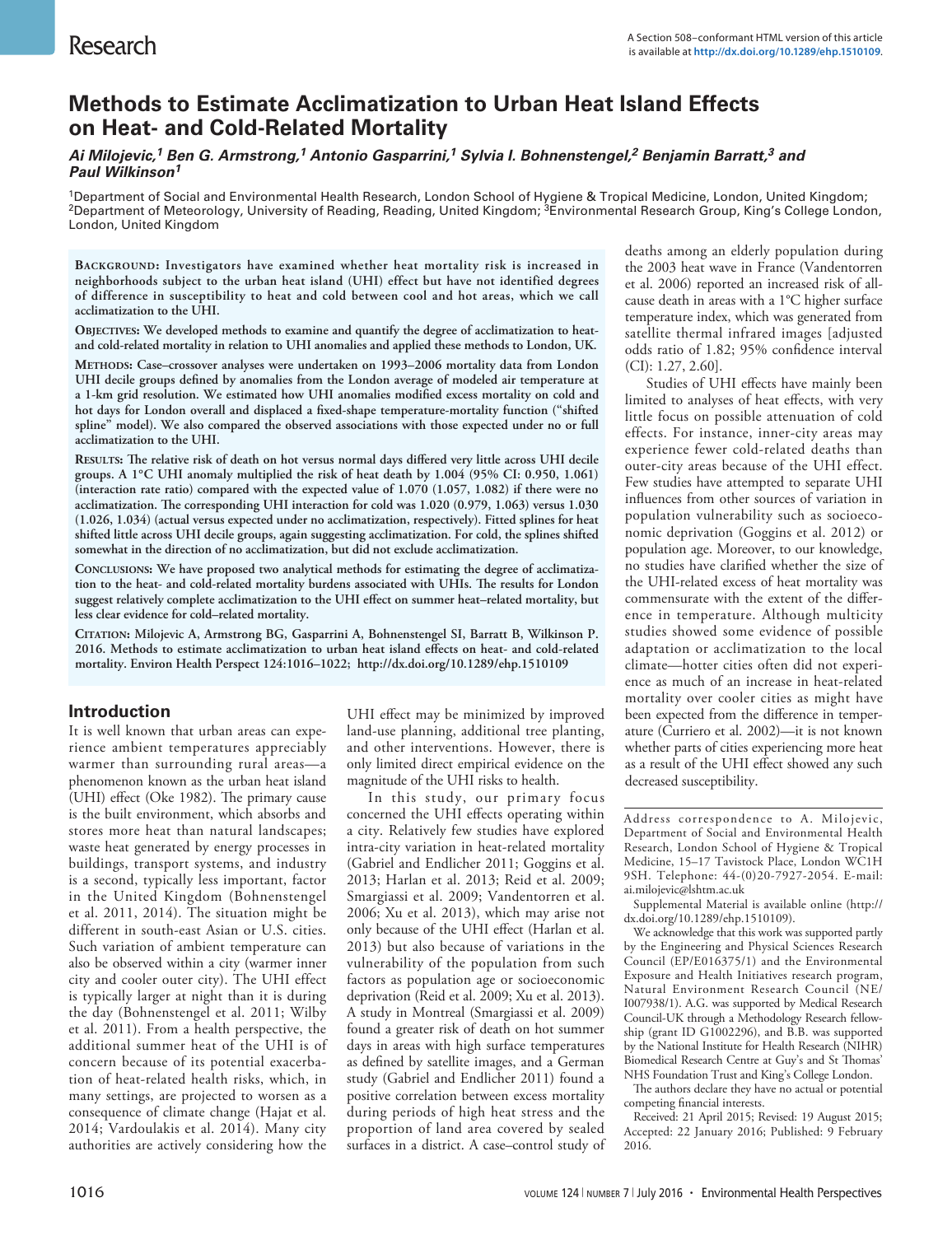In this study, we present methods to determine whether hotter neighborhoods (those affected by a UHI) have higher excess mortality on hot days (or lower mortality on cold days), allowing for adjustment of other factors, and to estimate the extent to which such differences are consistent with expectations given how much hotter or colder those areas are compared with London overall. For brevity, we refer to apparent differences in susceptibility to the effects of heat or cold among UHI-anomaly decile groups as evidence for or against local acclimatization to the UHI effect. Here, we refer to a difference in susceptibility among neighborhoods rather than to a change in susceptibility over time within a single population. The underlying causes are unknown and may include physical components such as built environment and physiological mechanisms, whether such changes are consciously made to adapt or not [more restrictive uses are reported in Gosling et al. (2014) and in IPCC (2014)]. In this paper, we present the abovementioned methods and apply them to data from London in the period 1993–2006, and we consider modification of both cold and heat effects by the UHI effect.

#### **Methods**

#### *Data*

The present study was based on an analysis of daily mortality for all-cause deaths in London, 1993–2006, with individual mortality records [Office for National Statistics (ONS) 2004] linked to the area of residence through the address postal code [on average, 18 households or 43 residents per residential postal code in England (ONS 2004)]. A single London series of temperature for the same period was constructed as the population-weighted average of the daily mean temperatures at seven available monitoring sites, imputing missing values by the method of the AIRGENE study (Rückerl et al. 2007); details are available (Armstrong et al. 2011).

In the present study, UHI was considered as a primary modifier of main temperature effect on mortality. Socioeconomic deprivation could also be a possible effect modifier of the temperature–mortality relationship, which might confound UHI effects (as an effect modifier) on the temperature–mortality relationship (details below). As such, we assembled data from the English Index of Multiple Deprivation (EIMD) 2004 for the lower layer super output area (LSOA) of residence (Office of the Deputy Prime Minister 2004). The LSOA is a unit of small area that is designed to be homogeneous in neighborhood characteristics and has a relatively even population size of 1,500 residents

on average. The EIMD 2004 was modified by excluding two domains (the health and disability domains and the living environment domain) that partially included variables to be incorporated in the main analytical model (small-areal statistics of mortality and ambient concentration of particulate matter and other air pollutants, respectively), keeping the overall weights of the five remaining domains (income; employment; education, skills, and training; barriers to housing and services; crime) proportional to those in the original index, following the approaches used in previous studies (Adams and White 2006; Goodman et al. 2011).

Single London series of air pollution levels for the daily mean  $PM_{10}$  (particulate matter with aerodynamic diameter < 10 μm) and the daily maximum of 8-hr running mean ozone  $(O_3)$  in 1993–2006 were also constructed from urban background and suburban monitoring sites located in greater London (35 sites, 18 nonmissing measures on average per day for  $PM_{10}$ ; 29 sites, 15 nonmissing measures for  $O_3$ ). Pollution measurements were obtained from the London Air Quality Network managed by King's College London (http://www.londonair.org.uk). Geographical data linkages were conducted in ArcGIS v.10.0.

#### *Modeling the UHI*

In order to quantify the UHI, modeled ambient temperatures in London (degrees Celsius) at a height of 1.5 m were derived at 1-km grid resolution from numerical simulations using the Met Office weather forecast model (Unified Model). Within the Unified Model, a parameterization for urban land-use was used to calculate the exchange of heat, momentum, and moisture between the urban land surface (i.e., street canyons) and the atmosphere. The Met Office Reading Surface Exchange Scheme (MORUSES) was used to calculate the surface energy balance, that is, the sensible heat flux, the storage of heat in the buildings and the ground, and long-wave and short-wave radiation based on the geometry of street canyons. Details about the MORUSES parameterization are available elsewhere (Bohnenstengel et al. 2011). For each day and each grid square, the excess temperature relative to the London mean for that day was calculated, and the daily excesses were averaged over all days in the available model data (May to August and December 2006). This variable is called the annual urban heat island anomaly (UHIa), and that at grid square  $g$  is expressed as:

$$
UHIa_g = 1/n \sum_{j=1}^{n} (T_{gj} - \overline{T}_j),
$$

where  $T_{gi}$  is the maximum temperature at grid square  $g$  on day  $j$ ,  $T_j$  is the average daily

mean temperature across all grids in London on day *j*, and *n* is the number of days (here, *n* = 154). All 1-km grids (1,587 grids in London) were classified into decile groups based on the decile of distribution of grid UHI anomalies (UHIas) in London. Figure 1 presents the spatial distribution of these UHI anomaly decile groups. Table 1 summarizes the averaged UHIa for each UHI decile and the corresponding statistics.

## *Statistical Methods*

Analysis of the relationship between mortality risk and daily mean temperature was based on a case–crossover analysis stratified by year, month, and UHIa decile groups, using a conditional Poisson model (Armstrong et al. 2014). This can be equivalently thought of in case–control study terms as case–control sets, each comprising explanatory variable values for 1 case day (if there was a death that day) and 27–30 control days (same calendar year, month, and UHI decile group). All analyses controlled for day of the week and for count of circulating influenza (from the Communicable Diseases Surveillance Centre) by including these as explanatory variables.

Algebraically, the formula can be written as follows:

$$
Y_{ij} \sim Poisson\left(\mu_{ij} \mid total\ deaths\ in\ UHI
$$
\ngroup i, year and month)  
\nwith  $\mu_{ij} = exp\{(covariates) +$   
\n(*terms involving temperature t<sub>j</sub>*  
\nand UHIa<sub>i</sub>)}, [1]

where  $Y_{ij}$  is the death count on day  $j$  and UHIa decile group *i;* covariates are the linear sum of regression terms (coefficient  $\times$ variable),  $\Sigma(\beta_k \times Z_{kj})$ , for deaths from influenza in England and Wales on day *j* and indicator terms for days of the week;  $t_j$  is the mean ambient temperature on average over all London on day *j*; and UHIa*i* is the mean UHIa anomaly (in degrees difference to London mean) in UHIa group *i*.

The main effect of temperature on mortality was modeled separately for summer (June–August) and winter (September–May) with distributed lag nonlinear models using the dlnm R package (Gasparrini 2011) with unconstrained lags 0–1 (same day and day before) for summer and a natural cubic spline lag structure with two knots (package default placement) over lags 0–13 for winter. The lag intervals were chosen based on previous work (Hajat et al. 2007). We used two approaches to model the impact of UHI on temperature effects: a crude appraoch similar to methods that have been used previously (Goggins et al. 2013; Smargiassi et al. 2009; Vandentorren et al. 2006) and a more sophisticated but possibly less transparent one.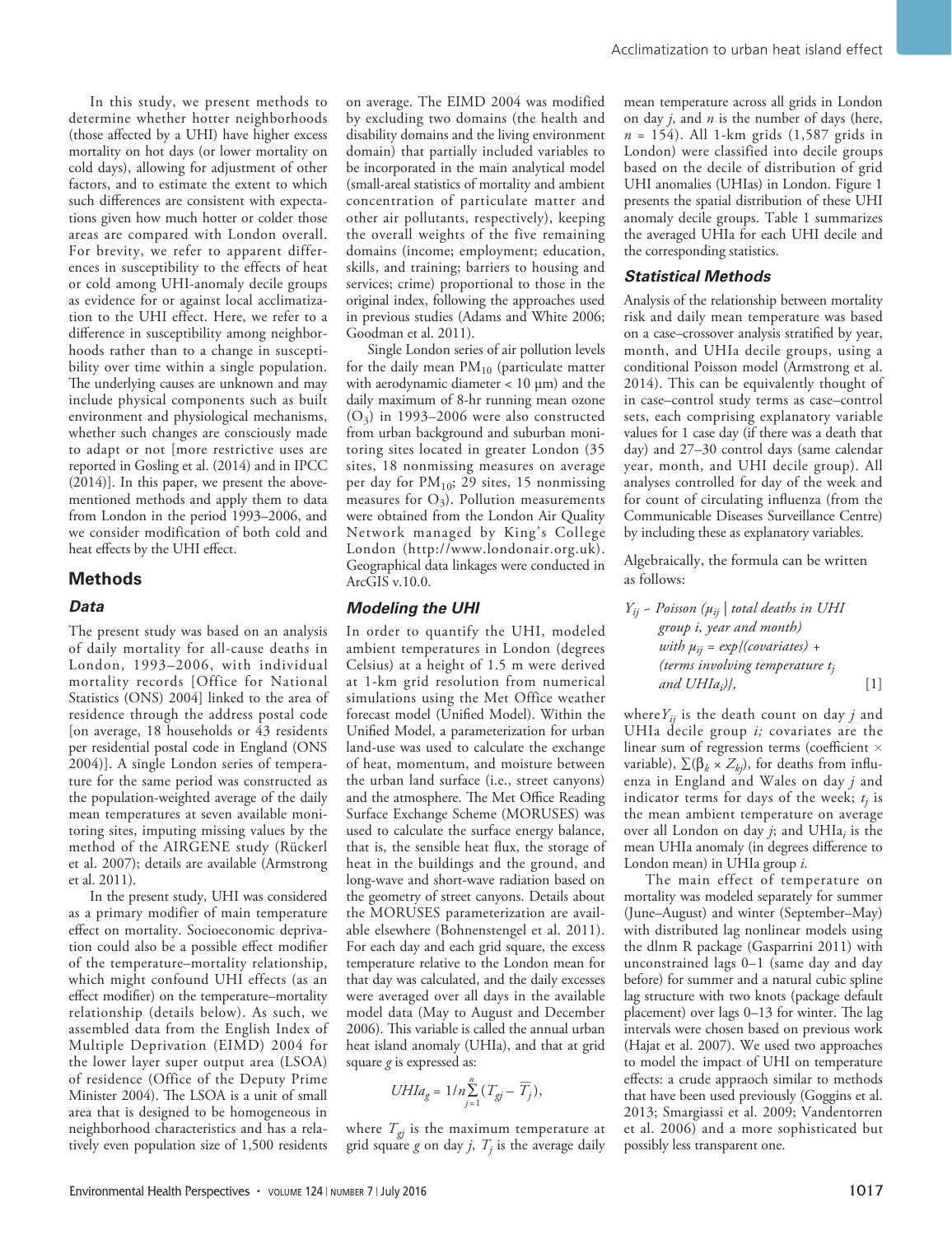*Comparison of the risk for deaths on hot and cold days (relative to that on days with moderate temperatures) at UHIa of +0.5 and –0.5°C.* For this analysis, the heat and cold risks were modeled (separately for each season) as simple dichotomies: indicators for "hot" and "cold" days:

 $\mu_{ij} = exp\{ (covariates) + dlnmA(t_i) \}$ *)}* [2]

where *dlnmA* is a *dlnm* with temperature dichotomy (hot or cold day) and lag structure as described for model [1].

Cut-points used to define hot and cold day indicators were 22.3 and 6.4°C, respectively, chosen as the temperatures that gave the most significant risk excesses, measured by the Wald  $z = \log(RR)/SE(\log(RR))$  over a range of trial values (see Figure S1).

We modeled the UHIa modification of these heat- and cold-related mortality risks as interaction (product) terms for each dlnm sub-term:

$$
\mu_{ij} = exp\{ (covariates) + dlnmA(t_j) + \Theta \times UHIa_i \times dlnmA(t_j) \}.
$$
 [3]

We present the results from the fitted models as the relative change in these predicted heat (cold) mortality ratios for a UHIa of +0.5°C compared with that for a UHIa of –0.5°C (one degree difference). We refer to this relative change associated with one degree UHIa as the interaction rate ratio (IRR). One degree of UHI anomaly is slightly less than the difference in the mean anomaly between the lowest and the highest UHIa decile group (–0.93 and 0.63°C, respectively; range 1.56).

These IRRs estimate the increased risk on hot days in areas of London subject to the UHI compared with areas typically one degree cooler by the UHIa (and analogously for cold). We sought to compare these estimates with what would be expected from the overall increased risk in London for days that are one degree hotter (colder). To perform this comparison, we estimated the heat (cold) slope of the mortality increment in association with the London-wide daily mean temperature, ignoring the modification by UHI of the temperature–mortality relationship. This model was the same as model [2] above but fitted the temperature effect as a linear spline (segmented linear model) with knots at 18.6 [the minimum mortality temperature (MMT) in a natural cubic spline all-year model] and 22.3°C for heat (see Figure S2), and 6.4 and 18.6°C for cold. The expected IRR for heat was estimated as the slope in the spline above the highest knot (below the lowest for cold). IRRs for heat at the expected value indicate no acclimatization to heat in a UHI, and IRRs below that value indicate a degree of such acclimatization (reduced vulnerability).

*Comparison of the displacement, parallel to the temperature axis, of a fixed-shape temperature–mortality function at UHIas of +0.5 and –0.5°C.* The second method entailed fitting a temperature–mortality curve for each season (natural cubic splines) and quantifying the displacement of this function parallel to the temperature axis at different UHIas under the constraint that the function has identical shape at all UHIas and is displaced linearly with the UHIa. Algebraically, this expression can be written as follows:

$$
\mu_{ij} = exp\{ (covariates) + dlnmB(t_j + \gamma UHIa_i) \}
$$
 [4]

With *dlnmB*(*t*) having a natural cubic spline temperature function ncs with 4 df (chosen *a priori* by experience).

The extent to which the curve was displaced by the UHIa (γ) was estimated by calculating likelihoods (deviances) over a grid of candidate values and thereby obtaining the maximum likelihood estimate. We refer to this as the "shifted spline" method. As with the first method, although UHIa was again fitted as a continuous variable, we report the extent to which the splines were shifted from a UHIa of +0.5°C to a UHIa of –0.5°C.

The results of the "shifted spline" analysis are shown in terms of the displacement parameter, γ, which, for heat, represents the



**Figure 1.** London urban heat island (UHI) anomaly decile groups. UHI anomalies were defined by the annual mean of daily excess temperature at each grid square relative to the average temperature on the same day in London as a whole. Decile group 1 represents the lowest UHI anomaly group (coolest), and decile group 10 represents the highest UHI anomaly group (hottest).

| <b>Table 1.</b> UHI anomaly, deprivation index, and all-cause deaths for London UHI anomaly decile groups. |  |  |
|------------------------------------------------------------------------------------------------------------|--|--|
|------------------------------------------------------------------------------------------------------------|--|--|

| UHI decile groups <sup>a</sup> | Mean UHla $^b$ ( $^{\circ}$ C) | Mean deprivation<br>$index^{c} (z-score)$ | Number of all-cause<br>deaths | Percent of $\geq$ 75 years<br>old deaths |
|--------------------------------|--------------------------------|-------------------------------------------|-------------------------------|------------------------------------------|
| Group 1                        | $-0.93$                        | $-0.62$                                   | 23,170                        | 66.7                                     |
| Group 2                        | $-0.51$                        | $-0.41$                                   | 44.007                        | 67.5                                     |
| Group 3                        | $-0.26$                        | $-0.41$                                   | 63,721                        | 66.5                                     |
| Group 4                        | $-0.11$                        | $-0.28$                                   | 76,293                        | 64.3                                     |
| Group 5                        | 0.01                           | $-0.17$                                   | 83.281                        | 63.0                                     |
| Group 6                        | 0.12                           | $-0.33$                                   | 87.214                        | 62.1                                     |
| Group 7                        | 0.23                           | $-0.03$                                   | 99,339                        | 61.5                                     |
| Group 8                        | 0.34                           | 0.33                                      | 103,658                       | 60.5                                     |
| Group 9                        | 0.47                           | 0.78                                      | 130,458                       | 55.4                                     |
| Group 10                       | 0.63                           | 1.18                                      | 132.396                       | 52.7                                     |

Abbreviations: UHI, urban heat island; UHIa(s), urban heat island anomaly (anomalies).

*<sup>a</sup>*UHI decile groups were defined by the deciles of all grid UHIas in London. Group 1 represents the smallest UHIa group, and Group 10 represents the largest UHIa group. *b*UHIa is the annual average of the daily excess temperature at each grid square relative to the average temperature on the same day in London as a whole. *c*Deprivation index was reconstructed from the English Index of Multiple Deprivation 2004 [Office of the Deputy Prime Minister (ODPM) 2004], excluding the health and disability domains and the living environment domain.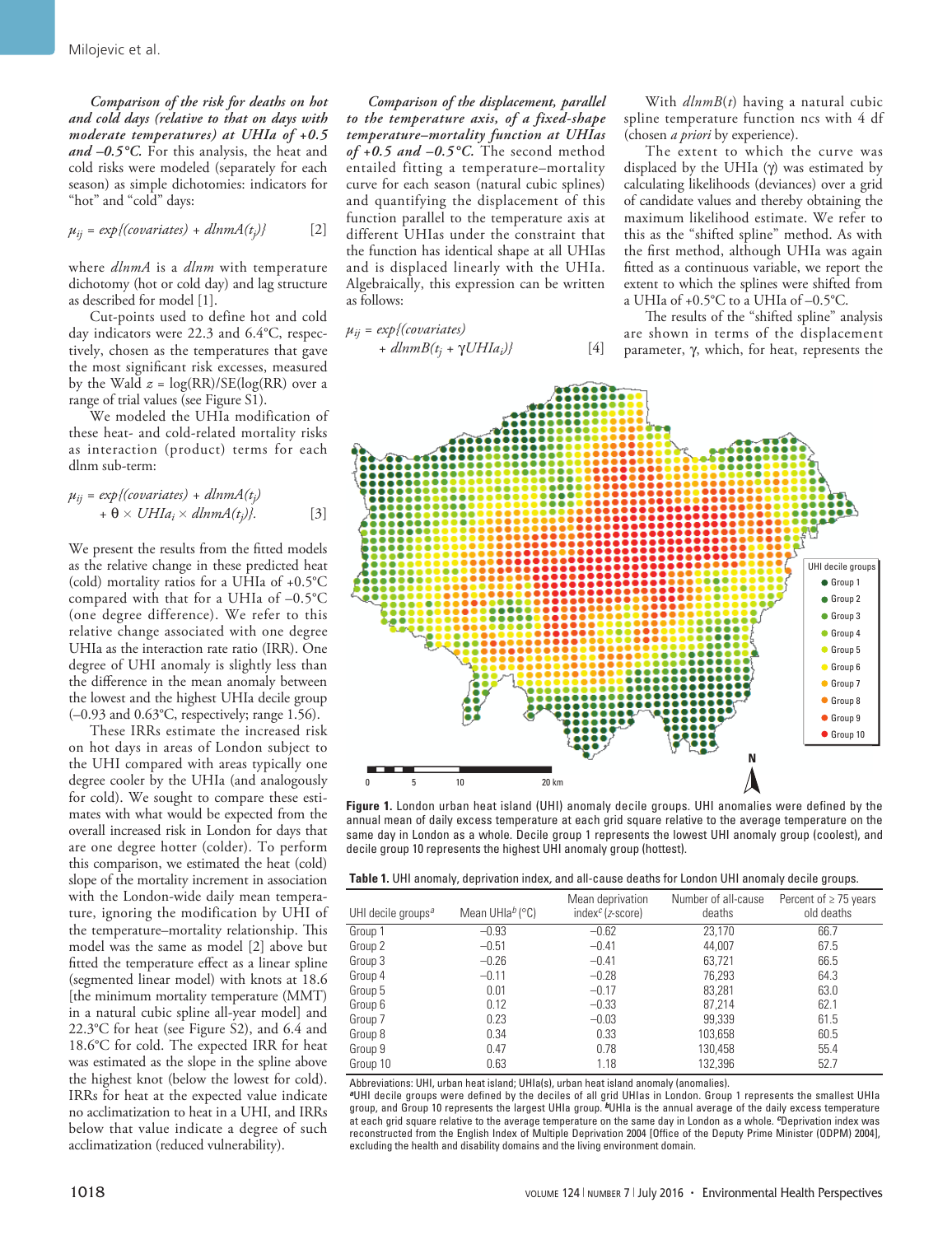displacement of the temperature–mortality function for one degree UHIa, for example at UHIa of +0.5°C compared with that at UHIa of  $-0.5$ °C. If there is no acclimatization, γ takes the value 1, indicating that the observed curves (at UHIa  $+0.5$  and  $-0.5$ °C) are separated by the actual temperature differences between those areas, namely, 1°C in this instance (see Figure S3A). Under full acclimatization, γ takes the value 0 and the curves at UHIa =  $+0.5$  and UHIa =  $-0.5^{\circ}$ C will be superimposed because the population exhibits the same temperature–mortality function (shape and location with respect to the single temperature series) in all areas (see Figure S3B). The same interpretation applies for cold-related mortality but with comparison of the curves at UHIa reversed:  $-0.5$  versus  $+0.5$ °C.

Differences between deviances at the fitted value for γ = 0 and γ = 1 provide likelihood ratio tests against null hypotheses of full and no acclimatization, respectively.

Key to the interpretation of both measures of effect modification by the UHIa is that, in our analyses, the temperature-mortality relationship was based on a single "average" temperature series for London. This assumption means that the actual temperature experienced by the population at grid locations with positive values for UHIa is underestimated by the single series, whereas those with negative values for UHIa is overestimated. Thus, if the true temperature–mortality relationship is identical in all locations of London, regardless of the UHIa (we call this full acclimatization), then we would expect higher relative risks for heat in areas with a positive UHIa because the actual temperatures are higher than those indicated by the single temperature. Similarly, there would be lower relative risks for heat in areas with a negative UHIa because the actual temperatures would be lower than those indicated by the single series.

## *Control for Other Possible Biases of the UHI Effect*

Although age and socioeconomic deprivation are time-invariant in the context of this analysis, and therefore are not potential confounders in the usual sense, they both could confound the estimated modification of heat (cold) mortality associations (IRRs) by UHI if they also modified those associations. We controlled for this possibility in additional analyses. For socioeconomic deprivation, we entered an average of reconstructed EIMD scores by UHI decile groups into the simpler model (the first method) as a second modifier of heat and cold (i.e., further interaction terms in model 3). We also checked whether socioeconomic deprivation actually modified the heat- and coldrelated mortality associations as a first modifier. For age, because of its stronger expected

increased vulnerability to the effects of heat and cold. Ambient pollution  $(O_3$  and  $PM_{10}$ ) is a time-varying risk factor, so we adjusted for their effects by directly including them in the model as linear terms, although we note that this adjustment might be better considered as controlling for indirect temperature effects mediated through  $O_3$  and  $PM_{10}$  than as simply controlling confounding (Buckley et al. 2014). As a sensitivity analysis, we repeated the main analyses with shortened non-summer months (October–April) to reduce possible confounding by heat in September and May. All confidence intervals (CIs) shown in the results represent 95% CIs. Statistical analyses were performed in R v.3.0.2 (R Core Team 2013); R code is available for individual

request to the first author.

*Temperature Periods*

*Hot and Cold Versus Moderate* 

The results of the comparison of mortality risks in the hot and cold temperature ranges relative to that in the moderate temperature range are shown in Table 2. In the unadjusted analysis, the point estimate of the heat-related mortality risk at the UHIa of +0.5°C was 1.208 (95% CI: 1.176, 1.241), slightly higher than the value of 1.203 (95% CI: 1.154, 1.255) obtained at the UHIa of –0.5°C. The confidence interval for the IRR was compatible with no difference (1.004, 95% CI: 0.950, 1.061). This IRR compares with an expected ratio of 1.070 (95% CI: 1.057, 1.082) if no acclimatization is assumed; that is, if areas at different UHIas have the same level of risk in relation to the actual temperatures experienced in those areas. Thus, the observed results suggest only small differences in heat risk between areas with anomalies at +0.5°C and –0.5°C compared with the expected IRR assuming no acclimatization, a finding that is most compatible with

**Results**

The point estimate results for cold-related mortality suggested a larger relative difference between areas with a UHIa of –0.5°C compared with those with a UHIa of +0.5°C in the unadjusted analyses (IRR = 1.020, 95% CI: 0.979, 1.063), but the confidence interval was compatible with no difference. This figure compares with an expected IRR for cold mortality (if no acclimatization is assumed) in UHIa =  $-0.5$  versus UHIa =  $+0.5$ °C of 1.030 (95% CI: 1.026, 1.034). Although the point estimate of the observed IRR (1.02) suggested weak evidence against acclimatization to UHI cold, its wider confidence interval and the relatively small expected IRR (1.030 for cold compared with 1.070 for heat) means that the result is compatible with both no and full acclimatization.

Acclimatization to urban heat island effect

## *"Shifted Splines" Analysis*

The point estimate of  $\gamma$  for the actual displacement we observed for the high temperature–mortality function in summer was 0 (Figure 2A). Comparison of the deviances indicated that the results were compatible with full acclimatization to heat but not compatible with no acclimatization  $(p = 0.02$  by likelihood ratio test). For the low temperature–mortality relationship, the point estimate of  $γ$  was 0.8, and therefore was close to that expected with no acclimatization (Figure 2B). However, deviances (i.e., likelihoods) varied little across the range between full and no acclimatization (γ = 0 to 1), indicating that the data were compatible with both hypotheses, and neither hypothesis of full nor no acclimatization to UHI cold would be rejected in a likelihood ratio test.

## *Control for Other Possible Biases of the UHI Effect*

Little change was observed in heat- or cold-related mortality risk and IRR at different UHIas (the first effect modifier of

**Table 2.** Heat- and cold-related RRs at UHIas of +0.5 and –0.5°C, observed IRRs, and IRRs expected in the absence of acclimatization.

| Exposure | UHla <sup>a</sup> (°C) | $RR^{b}$ (95% CI)    | IRR $c$ (95% CI)     | Expected IRR (95% CI)<br>assuming no acclimatization <sup><math>d</math></sup> |
|----------|------------------------|----------------------|----------------------|--------------------------------------------------------------------------------|
| Heat     | $-0.5$                 | 1.203 (1.154, 1.255) |                      |                                                                                |
|          | $+0.5$                 | 1.208 (1.176, 1.241) | 1.004 (0.950, 1.061) | 1.070 (1.057, 1.082)                                                           |
| Cold     | $+0.5$                 | 1.129 (1.106, 1.152) |                      |                                                                                |
|          | $-0.5$                 | 1.152 (1.116, 1.189) | 1.020 (0.979, 1.063) | 1.030 (1.026, 1.034)                                                           |

Abbreviations: IRR, interaction rate ratio; RR, relative risk; UHIa(s), urban heat island anomaly (anomalies). *<sup>a</sup>*UHIa is the average of excess daily mean temperature (degrees Celsius) at a 1-km grid square compared with the London overall temperature. <sup>b</sup>RRs of mortality for hot and cold days with daily mean temperatures > 22.3°C or < 6.4°C, respectively, compared with days with daily mean temperatures ≥ 6.4 and ≤ 22.3°C, with lag0–1 or lag0–13, respectively, and adjustment for the day of the week and for influenza count. <sup>c</sup>Ratios of the RR for heat in UHIa +0.5 versus –0.5°C, or of the RR for cold in UHIa –0.5 versus 0.5°C. *d*Expected IRRs are generated by modeling the association between mortality and daily mean temperature for London as a whole using a linear spline with knots at 18.6°C (the minimum mortality temperature) and at 22.3°C (for heat) or at 6.4°C and 18.6°C (for cold), with each IRR representing the risk of mortality with a 1°C increase in daily mean temperature > 22.3°C or < 6.4°C for heat and cold, respectively.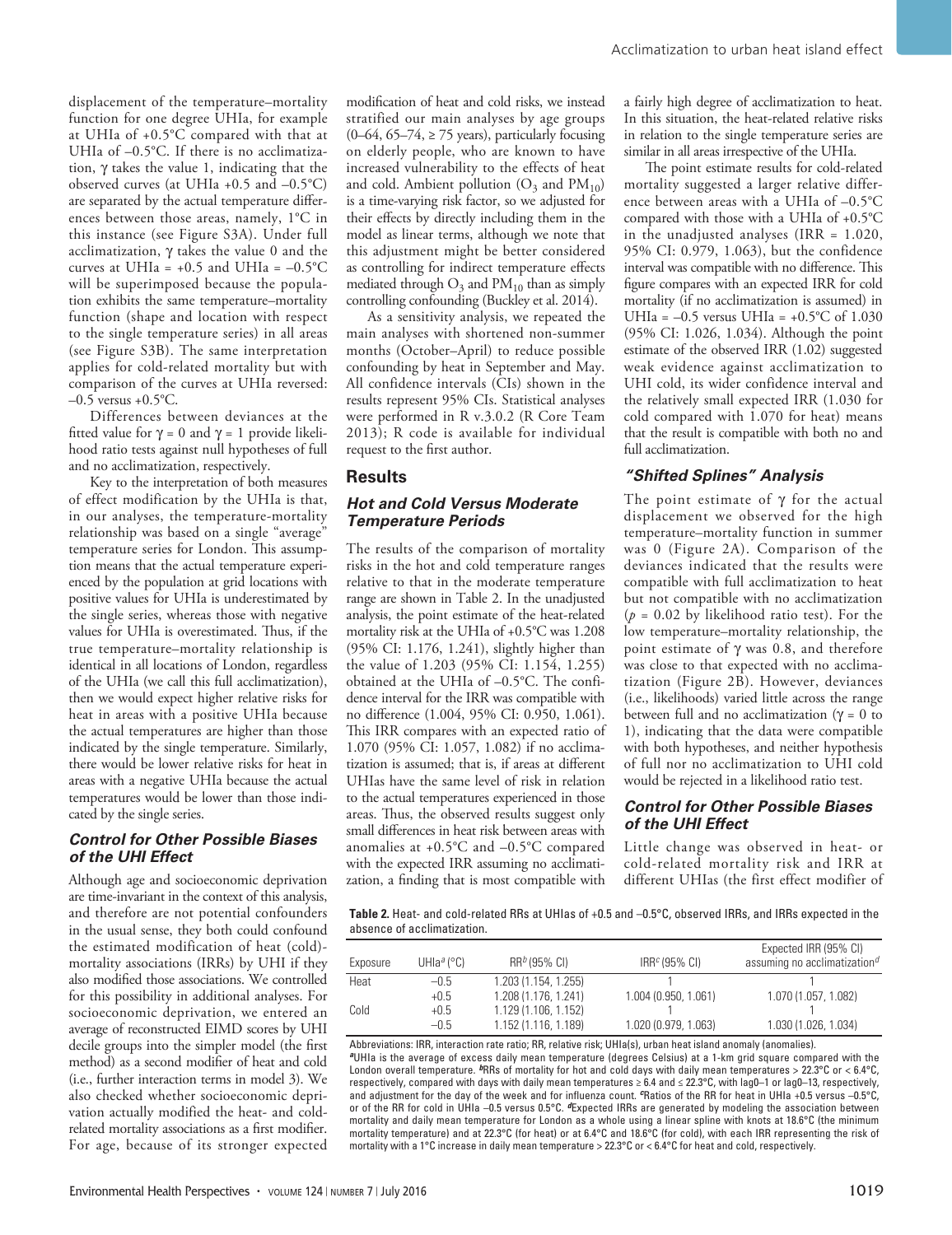temperature–mortality relationship) after adjusting for socioeconomic deprivation (an additional potential modifier of temperature effects), although the point estimates for both became marginally < 1 with wider confidence intervals (see Table S1). When we looked at socioeconomic deprivation as a modifier of interest, socioeconomic deprivation itself did not show statistically significant modification of the effects of heat or cold on mortality (unadjusted IRR 1.010, 95% CI: 0.949, 1.074 for heat; and IRR 1.02, 95% CI: 0.980, 1.076 for cold), although the wide confidence intervals did not rule out the possibility of modification (see Table S2). Stratification by age groups did not show much difference in IRR from those overall, although heat- and cold-related relative risks were highest in the  $\geq$  75 years age group (see Table S3; *p*-values for Cochran's Q test of heterogeneity, 0.996 for heat and 0.811 for cold). In the "shifted splines" analyses of mortality among the elderly only, the point estimate of γ was 0.3 for both the low and high temperature–mortality relationships, which attenuated the evidence against no acclimatization to UHI heat ( $p = 0.16$  vs.  $p = 0.02$  for all ages; see Figure S4).

After adjusting for  $\overline{O}_3$  and PM<sub>10</sub>, the relative risks for heat were slightly lower in both hotter and cooler areas; thus, there was little change in the IRR itself (1.004, 95% CI: 0.950, 1.061), which remained in conflict with a slightly diminished expected IRR under the no acclimatization assumption (1.059, 95% CI: 1.046, 1.073) (see Table S4). In the "shifted splines" analyses with adjustments for  $O_3$  and PM<sub>10</sub>, the point estimate of  $\gamma$  for the high temperature–mortality relationship remained close to full acclimatization (γ = 0), and comparison of the deviances showed robust evidence against no acclimatization  $(p = 0.03$  by the likelihood ratio test) (see Figure S5). The estimate of the acclimatization parameter, γ, for the low temperature– mortality relationship diminished after adjusting for  $O_3$  and  $PM_{10}$ .

Finally, a sensitivity analysis with shortened non-summer months (October–April) showed little difference in the results (see Table S5). Accordingly, the overall findings remained indicative of acclimatization to UHI heat and compatible with both no and full acclimatization to UHI cold.

#### **Discussion**

#### *Summary of Findings*

In this paper, we described a formal approach for quantifying the degree to which populations within the same city are acclimatized to exposure to the higher outdoor temperatures that arise from the UHI effect. We presented two methods: one based on simple comparison of the heat- (cold-) related relative risk at different UHIas and another based on assessment of the degree of lateral displacement (parallel to the temperature axis) at different UHIas of a temperature–mortality relationship constrained to be fixed in shape. With the latter method, in cases where there is no acclimatization, the estimated displacement should exactly match the UHIa. Where there is full acclimatization, the temperature– mortality relationships for all areas (based on an analysis that uses the same single "city average" temperature series) should exactly coincide, such that the actual temperature– mortality functions have altered to such a degree that the mortality risk in the presence of the UHIa on any day is the same as that on the same day in areas with zero anomaly. The proposed methods compared heat- and coldrelated mortality among areas with different UHI anomalies (specifically hotter and colder areas) rather than over time, which we used as an indirect method to assess acclimatization to UHI. Application of these methods to London provides some evidence that areas of London subject to UHI-related elevated temperatures in summer have largely acclimatized to these elevated temperatures because both the simple and the "shifted splines" analyses suggested that heat risk depended on London-wide average temperatures and was not increased in areas where the actual local temperatures were higher. However, the evidence was somewhat mixed with regard to cold risk. Before adjustment for socioeconomic deprivation, the results appeared to indicate a situation in which cold risk was reduced where the actual local temperatures were higher (i.e., little acclimatization), but this was not the case after adjustment. Both adjusted and unadjusted results were compatible with full and no acclimatization.

If the lack of increased heat risk in localities with high UHIa indeed reflects acclimatization such as that observed as "adaptation" over long periods of time in Petkova et al. (2014), these findings have relevance to future hightemperature risks under climate change, but it is questionable whether populations would adapt as completely to the rapid and potentially more extreme temperature increments that may result from global warming.

#### *Strengths and Limitations*

The analyses we have presented have a number of strengths and weaknesses. Among the strengths are the comparative richness of the data, with fine geographical coding of death records and detailed socioeconomic and other data available at small area levels, together with the size of the London population, which aids precision because of the



**Figure 2.** Temperature-mortality functions assuming acclimatization is neutral ( $\gamma$  = 0.5) between full ( $\gamma$  = 0) and none ( $\gamma$  = 1) (left) and deviances of lateral displacement for values of  $\gamma$  in the range –0.5 to 1.5°C (right) for summer heat (lags 0 to 1 days, June to August) (*A*) and winter cold (lags 0 to 13 days, September to May) (*B*). Gray shading in the temperature mortality functions represents the 95% confidence interval. Deviances were calculated against that for the maximum likelihood estimate (MLE). Likelihood ratio test (LRT) was applied for differences between deviances at  $\gamma = 1$  and  $\gamma = 0$ .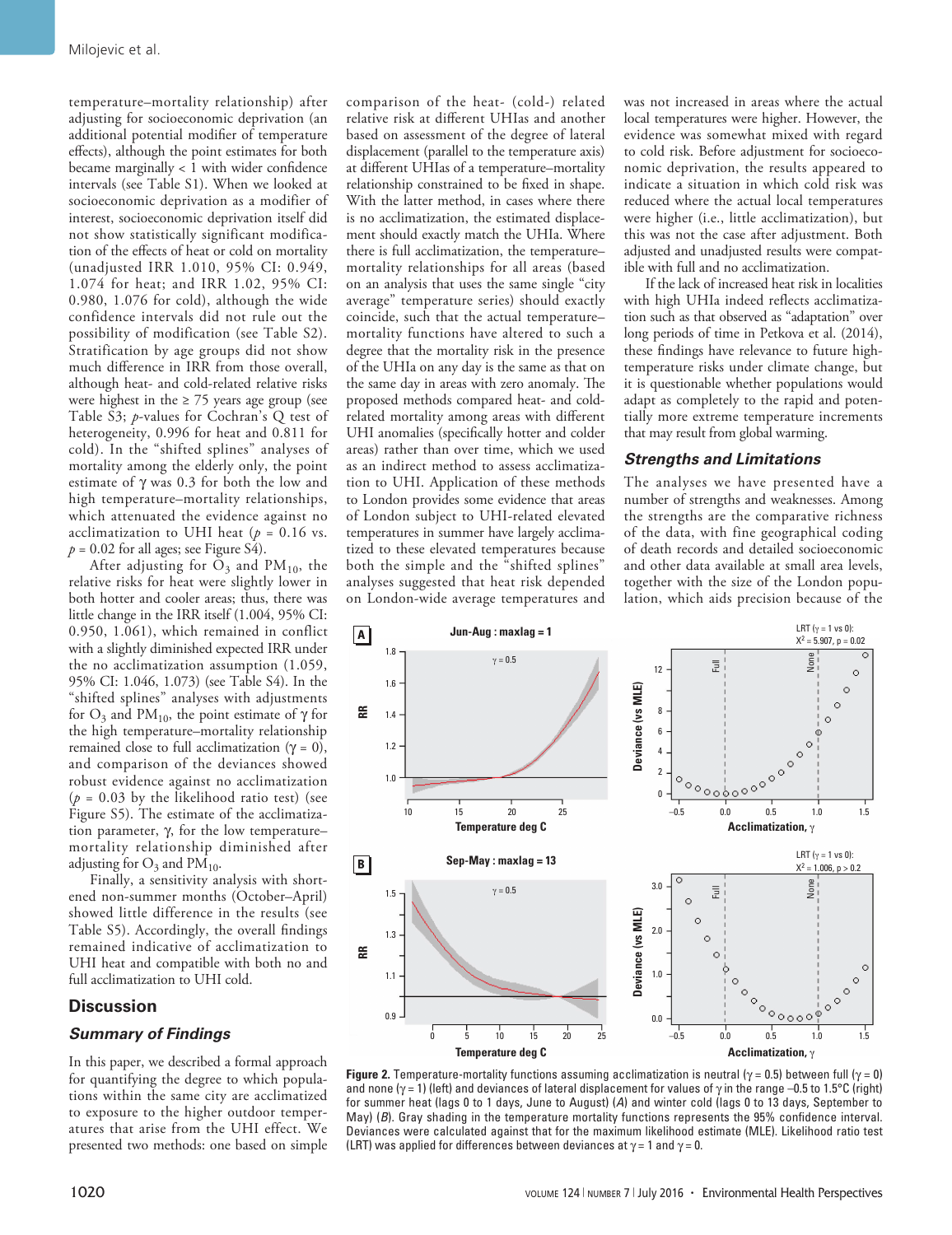comparatively high number of deaths per day. However, even though a sophisticated model was used for assessing temperature variations across London, the UHIa was based on an analysis of a relatively short time period (4 summer months and 1 winter month in 1 specific year at the end of our 14-year mortality series) owing to the limited resources of this project. The use of the annual average UHIa as a marker of the UHI effect can also be debated. However, separate summer and winter UHIas were calculated for each grid in exploratory analyses (with methods identical to those used for all-year calculations) and were found to be highly correlated with the annual average UHIas in this study period. This finding suggests that increasing the amount of UHIa estimates from this study period in London would not change the results very much.

In addition, we controlled only for limited potential biases of the UHI effect, namely, for socioeconomic deprivation, age structure of the population, and selected air pollution levels. Our point estimates of UHI IRRs were robust to adjustment for socioeconomic deprivation except for reducing precision, but because deprivation has not been found to be related to heat mortality risk in London (Ishigami et al. 2008) or to either heat or cold mortality risk in urban areas in England and Wales (Hajat et al. 2007), such adjustment is arguably unnecessary. A possible reason for our observation of little association between heat- and cold-related mortality and socioeconomic deprivation in the United Kingdom could be the generally low prevalence of air-conditioning usage; thus, socioeconomic disparities mediated through air-conditioning use may not be apparent in the United Kingdom, unlike in cities in the United States (Madrigano et al. 2015). We did not attempt more detailed assessment of other variations in the population such as ethnicity (although it is somewhat related to socioeconomic status) or infrastructure by UHI decile groups.

It is generally known that changes in daily ambient temperature influence local air pollution levels, such as the elevation of ozone levels by high temperature through effects on reaction kinetics (Reid et al. 2012) and the possible influence of increased energy consumption on the chemical composition of particulate matter (Anderson et al. 2012). Our main results reflected the total effects of temperature on mortality without controlling for mediation through such air pollution levels. A sensitivity analysis, however, confirmed that the observed relationships were robust to control for indirect mediated effects of temperature through  $O_3$  and  $PM_{10}$ .

Another limitation was that the UHIas only reflected outdoor temperature differences at 1.5 m above the land surface. This temperature may be appreciably different from the actual temperature exposures experienced when considering indoor exposures (Barnett 2015), which may be modified by building characteristics (Mavrogianni et al. 2012) and by overshadowing by taller buildings in the city center.

The analytical methods we have proposed are, we believe, the first to quantify the extent to which modification of response to heat (or cold) in UHIas corresponds to that expected with both no and full acclimatization. These methods can be considered to provide formal quantification of the degree of acclimatization to UHIas, the first cost of which was complexity in interpretation, even for the simple "hot and cold periods" analysis. The second cost (limitation) was the need to choose from a wide variety of possible specific models. Our proposed markers of acclimatization are not the only possible measures of acclimatization, which could also be parameterized in terms of a threshold for the heat effect in a linear threshold model or as a change in the slope of the exposure-response function, among other possibilities. For example, several studies have compared the MMT values across cities (Baccini et al. 2008, 2011; Curriero et al. 2002; McMichael et al. 2008) and over time using longer time series data (Honda et al. 2006). Our exploratory analyses suggest that such an approach would be even more limited in power for UHI decile groups within a single city, such as London, than the approaches we used. In addition, we preferred not to assume constant slopes in different UHI decile groups. Hence, we favor the "shifted spline" approach because it requires less-restrictive assumptions and makes fuller use of the data than most alternatives, and it is amenable to relatively straightforward statistical inference on the extent of acclimatization. Nonetheless, we recognize that acclimatization could result in other transformations in the shape of the temperature–mortality function.

When applied to London, our methods yielded relatively imprecise estimates of UHI acclimatization. For heat, this may in part be a result of the limited number of days in London with heat-related mortality. In addition, this may explain the contrast of our results with studies finding higher heat risks in areas more affected by UHI, which were all in cities with a higher proportion of heataffected days (Goggins et al. 2012, 2013), as indicated by the MMTs found by Gasparrini et al. (2015). However, it was a surprise that there was not more power to discriminate between full and no acclimatization for cold, which accounts for a much larger overall burden of mortality in London. Here, the limitation seems to have been due to the lesssteep slope for cold mortality compared with that for heat mortality (1.03/°C compared to 1.07/°C) which increases the difficulty in discriminating cold-mortality associations in localities with different UHIas.

#### **Conclusions**

We have proposed and applied analytical methods that provide quantitative estimates of the degree of acclimatization to the heatand cold-related mortality burdens associated with the UHI effect by comparing differences over area rather than changes over time. For London, our evidence suggests relatively full acclimatization to the UHI effect on summer heat–related mortality but less-clear evidence on the extent of acclimatization to the UHI effect for cold deaths. Evidence of the ability to acclimatize to the modest summer increments in temperatures related to the UHI for only London has limited relevance to policies to protect against future heat effects within cities experiencing climate change, but these methods could be applied to larger populations to inform such policies.

#### **References**

- Adams J, White M. 2006. Removing the health domain from the Index of Multiple Deprivation 2004—effect on measured inequalities in census measure of health. J Public Health (Oxf) 28:379–383.
- Anderson GB, Krall JR, Peng RD, Bell ML. 2012. Is the relation between ozone and mortality confounded by chemical components of particulate matter? Analysis of 7 components in 57 US communities. Am J Epidemiol 176:726–732, doi:10.1093/aje/kws188.
- Armstrong BG, Chalabi Z, Fenn B, Hajat S, Kovats S, Milojevic A, et al. 2011. Association of mortality with high temperatures in a temperate climate: England and Wales. J Epidemiol Community Health 65:340–345, doi:10.1136/jech.2009.093161.
- Armstrong BG, Gasparrini A, Tobias A. 2014. Conditional Poisson models: a flexible alternative to conditional logistic case cross-over analysis. BMC Med Res Methodol 14:122, doi:10.1186/1471-2288-1114-1122.
- Baccini M, Biggeri A, Accetta G, Kosatsky T, Katsouyanni K, Analitis A, et al. 2008. Heat effects on mortality in 15 European cities. Epidemiology 19:711–719, doi:10.1097/EDE.0b013e318176bfcd.
- Baccini M, Kosatsky T, Analitis A, Anderson HR, D'Ovidio M, Menne B, et al. 2011. Impact of heat on mortality in 15 European cities: attributable deaths under different weather scenarios. J Epidemiol Community Health 65:64–70, doi:10.1136/ jech.2008.085639.
- Barnett AG. 2015. Turning temperature measures outside-in. Epidemiology 26:e11–e12, doi:10.1097/ EDE.0000000000000208.
- Bohnenstengel SI, Evans S, Clark PA, Belcher SE. 2011. Simulations of the London urban heat island. Q J R Meteorol Soc 137:1625–1640.
- Bohnenstengel SI, Hamilton I, Davies M, Belcher SE. 2014. Impact of anthropogenic heat emissions on London's temperatures. Q J R Meteorol Soc 140:687–698.
- Buckley JP, Samet JM, Richardson DB. 2014. Commentary: does air pollution confound studies of temperature? Epidemiology 25:242–245, doi:10.1097/EDE.0000000000000051.
- Curriero FC, Heiner KS, Samet JM, Zeger SL, Strug L, Patz JA. 2002. Temperature and mortality in